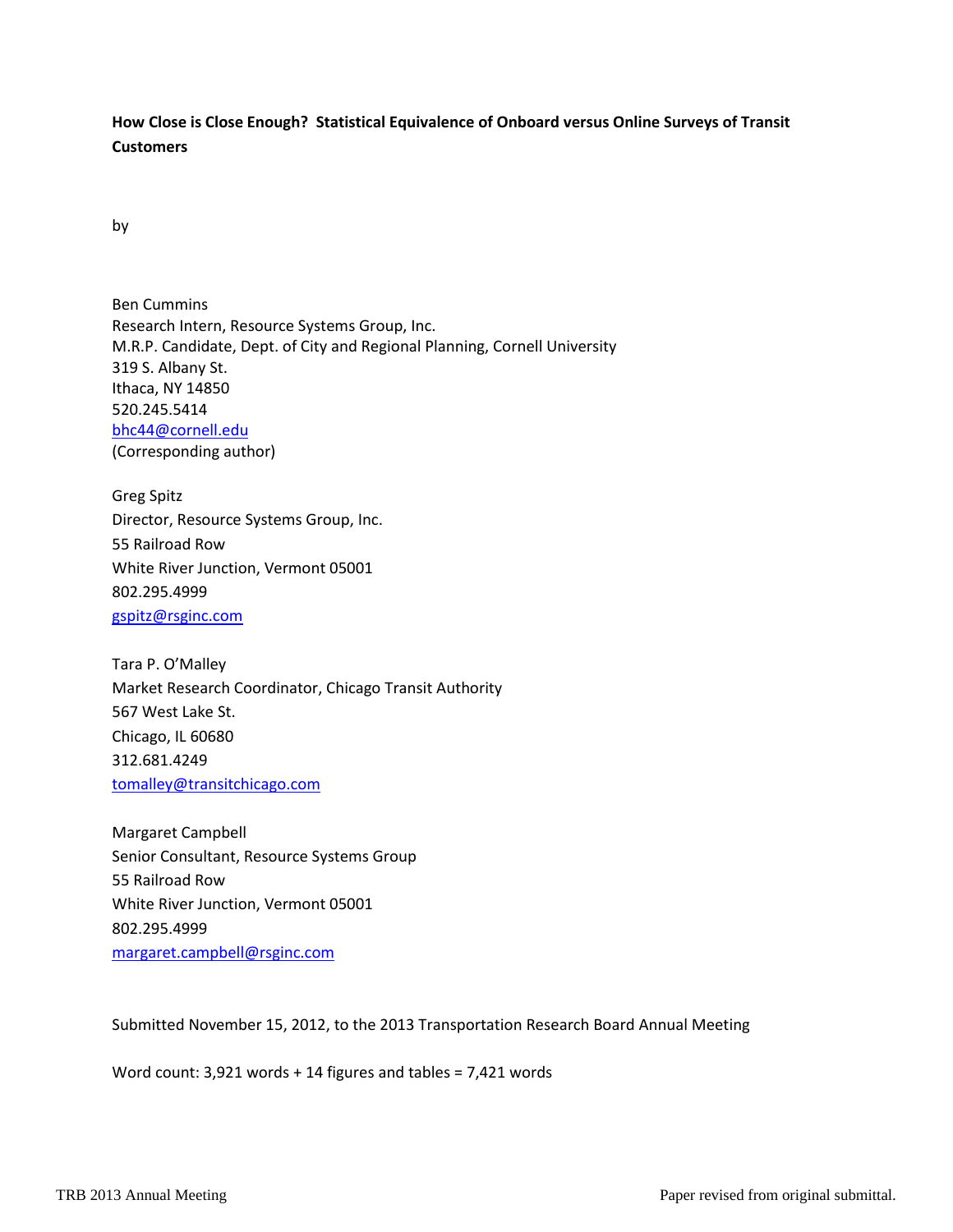## **ABSTRACT**

Stagnant budgets and growing rates of internet access have increased the appeal of substituting traditional survey methods for electronic ones. Online surveys are particularly appealing in the public transit industry, due to the expense and logistical difficulty of surveying customers onboard buses and trains. It is therefore critical to understand, quantify, and test the differences between onboard versus online transit survey data.

Traditional hypothesis tests are designed to show that two sample statistics likely come from different populations. However, failing to find a difference cannot be interpreted as evidence that there is no difference. Furthermore, a difference may be statistically significant, but so small as to provide no practical insight (which often happens when working with large sample sizes). Statistical Equivalence Testing (SET) provides an analytical framework with which to evaluate whether two datasets are similar enough to be interchangeable (i.e., statistically equivalent).

The paper describes statistical equivalence tests conducted on customer satisfaction data collected onboard transit systems and data collected electronically via email lists from users of the same systems. We compare proportions of satisfied customers across various economic and travel behavior characteristics between these datasets. Within our chosen threshold of .05 (statistics within five percentage points of one another), one of the two datasets evaluated shows strong evidence of equivalence between onboard and online survey methods, while the other dataset shows strong evidence of nonequivalence. Findings support the idea that, at least in some cases, online surveys can substitute for onboard ones.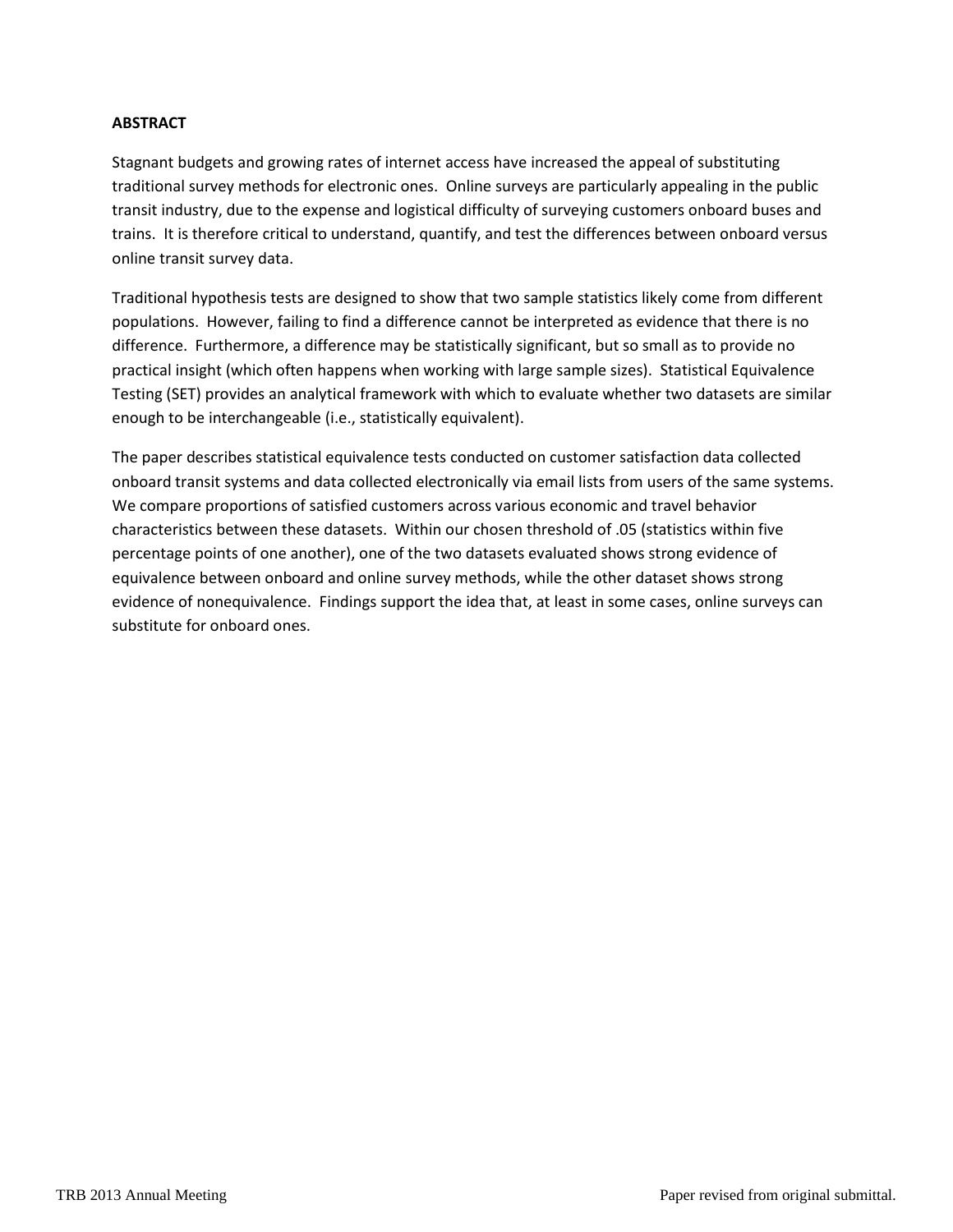#### **Introduction**

Market researchers in transportation and other fields often find themselves faced with a choice between two survey methods: a more expensive and ostensibly more probabilistic approach, and a cheaper, perhaps less probabilistic one. This issue is becoming more and more common as electronic

5 communication (e.g. email and the internet) and devices become ubiquitous (*1*). This study is rooted in evidence that significant coverage error can be relatively easily avoided when sampling transit users online, as provided in previous research by Spitz and Smith (*2*).

Substituting more expensive forms of surveying with less expensive forms is ever more appealing, especially if the difference between the two methods can be demonstrated to be negligible. 10 Therefore, it is critical to understand, quantify, and test the differences between directly recruited respondent datasets (onboard recruitment in the case of transit) and online survey datasets via an email recruit method or via other methods (e.g. twitter, web page, Facebook, etc.)

Understanding whether or not these datasets are statistically equivalent is particularly helpful in cases where studies are performed on a regular (e.g. annual) basis. By comparing paper and electronic 15 methods in a base year, agencies may be able to perform comparable annual surveys without incurring the full expenditure of conducting a major in-field survey each time. Instead, these surveys could be conducted completely online via email recruiting and/or other low cost recruiting methods and produce data that is comparable to much higher cost field efforts. The equivalency will need to be tested over time to ensure it maintains itself (assuming it was present in the first place), but it is most likely that as 20 even more people gain access to electronic communication, equivalency will only improve.

Statistical Equivalence Testing (SET) provides an analytical framework with which to evaluate whether two datasets are similar enough to be interchangeable (i.e. statistically equivalent) (*3*). Sample statistics (e.g. means or proportions) may be used to compare different populations using traditional hypothesis testing. However, even in the case of a statistically significant difference, that difference 25 could be so small as to provide no practical insight to the researcher. For example, imagine that a large study finds a sample mean income of \$100k on one transit line, and a sample mean income of \$95k on another line. This difference is found to be significantly different at  $\alpha$ =.05 (something that could be done with a sample size of just a few hundred). However, is this difference actionable for the transit agency? Likely not. Instead, they may be more interested in knowing whether the populations are

30 within \$10k of one another.

Additionally, failing to reject the null hypothesis in a traditional test (i.e. finding no statistically significant difference between the two groups) cannot be interpreted as evidence that the two groups are the same (*4*). This is simply a reiteration of the saying that "the absence of evidence is not evidence of absence" (*5*). This paper demonstrates how, by specifying a threshold of indifference, we can 35 construct hypothesis tests to determine whether two population parameters are likely to be similar

enough for our research purposes.

We perform statistical equivalence tests on customer satisfaction data collected onboard transit systems and data collected via email from users of the same systems. Survey data was collected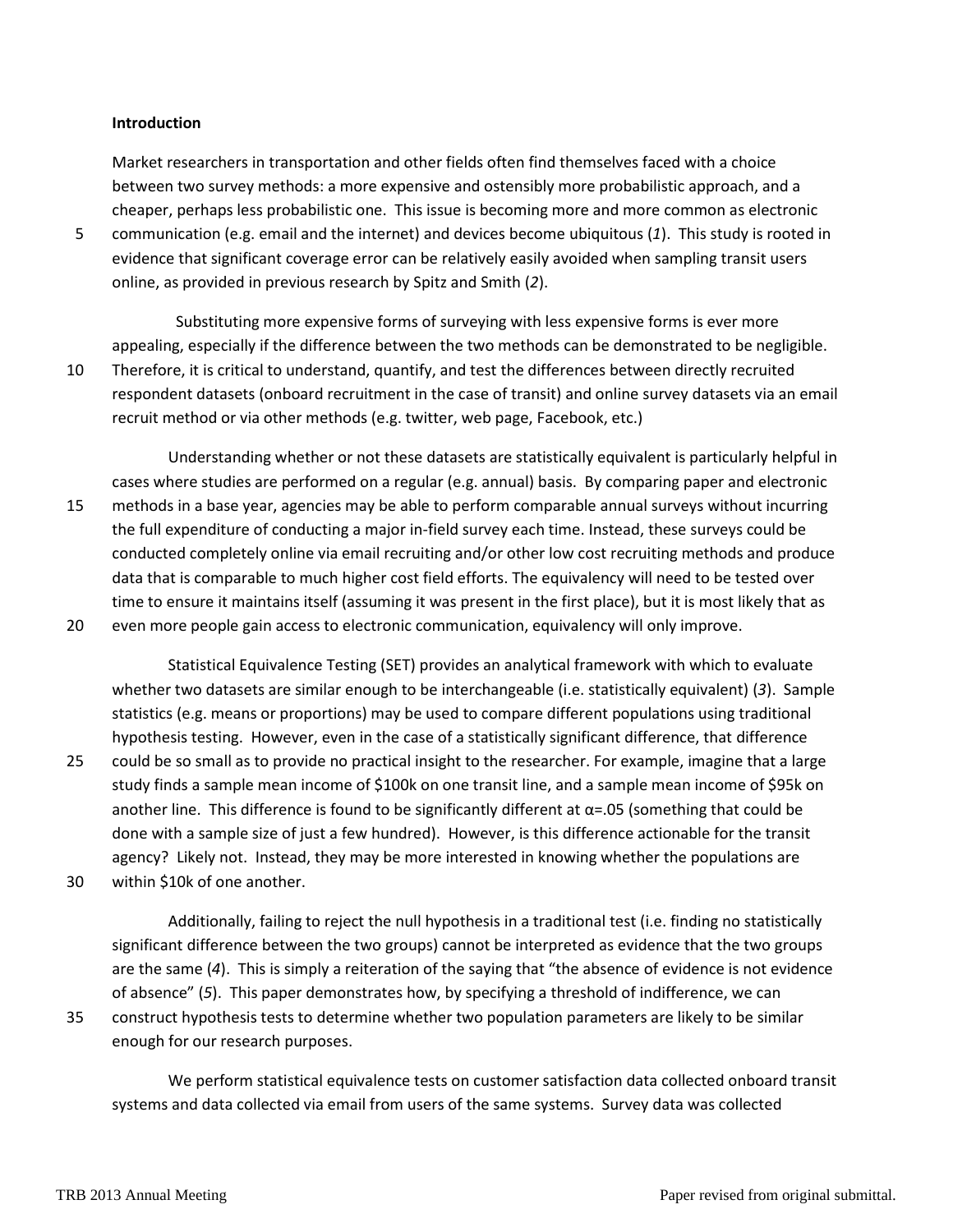onboard Chicago Transit Authority (CTA) trains and buses, and is compared to data collected through

40 emails to CTA customers. Separate data was collected onboard Metra commuter rail, and is compared to email surveys of Metra customers.

## **Background on Statistical Equivalence Testing**

In all social science research, null hypothesis statistical testing (NHST) is the primary tool employed when testing whether two samples come from different populations. However, by the very nature of 45 the test, a researcher can never arrive at the conclusion that two samples come from the same population. As mentioned above, failing to reject the null hypothesis does not provide any evidence

that it's true. Furthermore, with a large enough sample size, NHST will reveal even the smallest difference between two populations to be statistically significant (*6*). In cases involving modest sample sizes, it may be appropriate to use NHST to add validity, say, to the sign of a coefficient. However, if we 50 are looking for evidence that two populations are satisfactorily similar, it will not suffice.

To solve this problem, we look to a methodology that was developed in biostatistics as a way to ensure an alternative treatment is as effective as the known treatment. This methodology, namely SET, has since been applied in several other fields, though as far as we know, not yet market research (7). SET shifts the question of NHST. While the NHST test for the difference between two means or 55 proportions asks:

> What is the probability of having a difference this large assuming the populations are the same?

The SET test for the difference between two means or proportions instead asks:

- 
- 60 What is the probability of having a difference this small assuming the populations are non-trivially (in the eyes of the researcher) different?

As structured, SET can provide a researcher with evidence that two samples indeed come from equivalent populations (*3*).

- 65 To make this possible, it is up to the researcher to define a threshold— two parameters whose difference is within this threshold are considered equivalent, and parameters whose difference is greater than the threshold are not equivalent. This threshold is arbitrary; there is no mathematical justification, just as there is no justification of using a whole host of statistical rules of thumb; these include 95% confidence intervals, plus or minus 5% error, sample sizes of 400, etc. (*3*). This threshold
- 70 should be equal to the maximum difference between the two parameters of interest (e.g. means or proportions) that the researcher would consider trivial, and should be set prior to beginning any analysis (*3*). For example, a consumer products company manufactures toothpaste at two different plants. Rather than prove that the two plants produce tubes of toothpaste with mean net weights that are identical to one another (a technically impossible task), they may prefer to make sure that the means at
- 75 the two plants are likely to be within 1 mg of one another.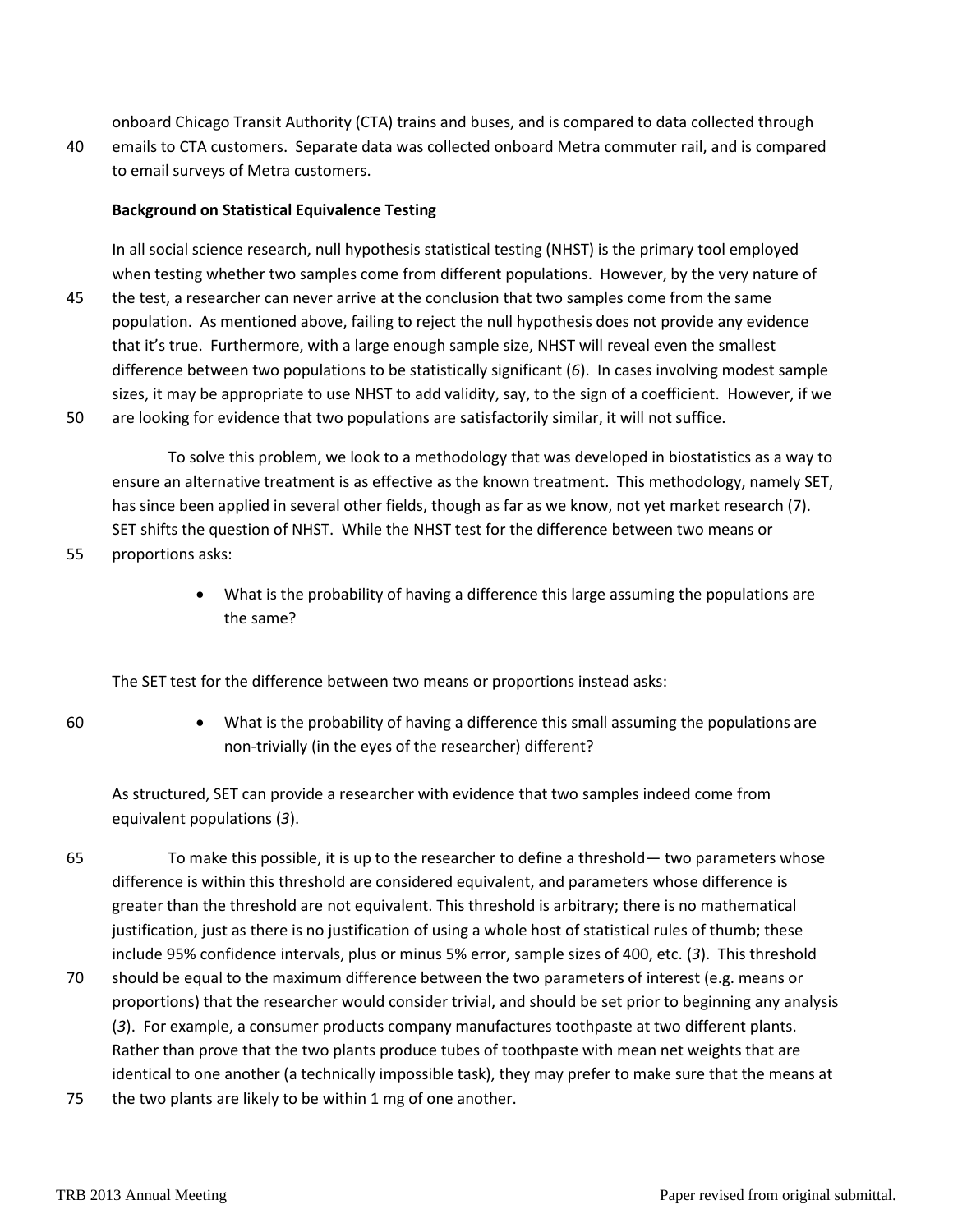Just as failing to reject the null hypothesis in a traditional hypothesis test cannot be taken as evidence that the samples come from the *same* population, likewise failing to demonstrate equivalence is not the same as demonstrating *nonequivalence* (*8*). This is especially important to remember when dealing with modest sample sizes. Larger sample sizes increase the power of an equivalence test (i.e. its 80 probability of demonstrating equivalence where it exists), and demonstrating equivalence requires a larger sample size, generally, than showing a difference in a traditional test (*5*).

### **Analysis of Two Case Studies**

In this paper, we look at the proportions of customers who report being satisfied with the overall service for two Chicago transit agencies: Chicago Transit Authority (CTA), which provides rail (rapid rail/subway) 85 and bus service; and Metra which provides commuter rail throughout greater Chicagoland. Satisfaction was indicated by respondents on questionnaires that used a 10-point scale, but is analyzed as a binary variable with scores of 1-5 constituting "dissatisfied" and 6-10 constituting "satisfied" (SET need not be performed with binary proportions, means or other statistics can also be used). This corresponds with labels on the questionnaire, as shown in Figure 1.

90

**Figure 1: Questionnaire scale**



Data were collected using two distinct survey methods. The first group was surveyed directly 95 onboard trains and buses, with the option to complete the survey immediately, mail it in, or complete it online. The second group was contacted through email and completed the surveys online.

The response rates for CTA were approximately 20% onboard the trains and buses and 19% through email, yielding 5,443 onboard responses and 7,668 email responses. On Metra, response rates were roughly 42% for onboard customers and 8% by email, generating 11,698 surveys from customers 100 onboard and 4,287 through email. This information is presented in Table 1.

| Table 1: Survey response |                      |                                    |  |  |  |
|--------------------------|----------------------|------------------------------------|--|--|--|
|                          | <b>Response Rate</b> | <b>Surveys</b><br><b>Collected</b> |  |  |  |
| <b>CTA</b>               |                      |                                    |  |  |  |
| onboard                  | 20%                  | 5,443                              |  |  |  |
| email                    | 19%                  | 7,668                              |  |  |  |
| <b>METRA</b>             |                      |                                    |  |  |  |
| onboard                  | 42%                  | 11,698                             |  |  |  |
| email                    | 8%                   | 4,287                              |  |  |  |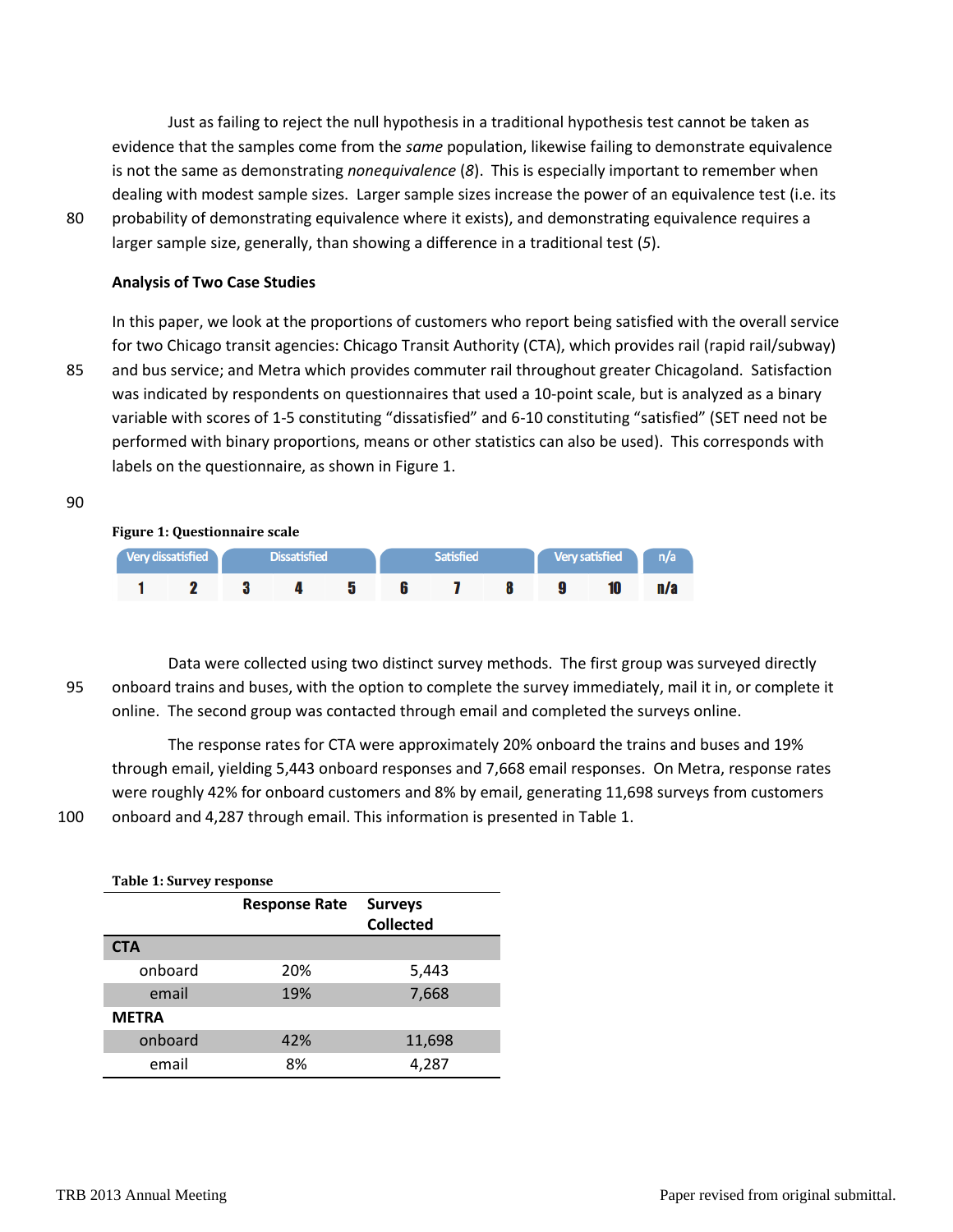CTA customers' email addresses were provided by customers who agreed to participate in

future market research studies when they registered to receive a Chicago Card Plus, a widely-used 105 transit payment card. Metra customers' email addresses were taken from a voluntary service alert list and a marketing database.

## **Statistical Methods to test for Equivalency**

110 The null and alternative hypotheses for a two-sided test for equivalence of two proportions are as follows:

 $H_0: |\pi_1 - \pi_2| >$ 

 $H_A: |\pi_1 - \pi_2| \le$ 

where  $\pi_1$  and  $\pi_2$  represent proportions of the same question from samples 1 and 2, respectively, and  $\delta$  is 115 the equivalency threshold selected by the researcher.

As can be seen in the null hypothesis, if the difference between the two population proportions is greater than the threshold, then they are not statistically equivalent. If the differences are less than the threshold, then they are equivalent (i.e. the alternative hypothesis holds true).

The simplest way to conduct the test is to construct confidence intervals around the sample 120 proportions. If the combined range of the two confidence intervals is less than the indifference threshold, the two sample proportions are equivalent. Figure 2 illustrates this.

**Figure 2: Equivalence demonstrated through confidence intervals**



Researchers may prefer to formalize the calculation into a hypothesis test, as we have done in 125 this paper. The test statistic can be expressed as:

$$
t = \frac{|P_1 - P_2| - \delta}{S_{P_1 - P_2}} \quad (5)
$$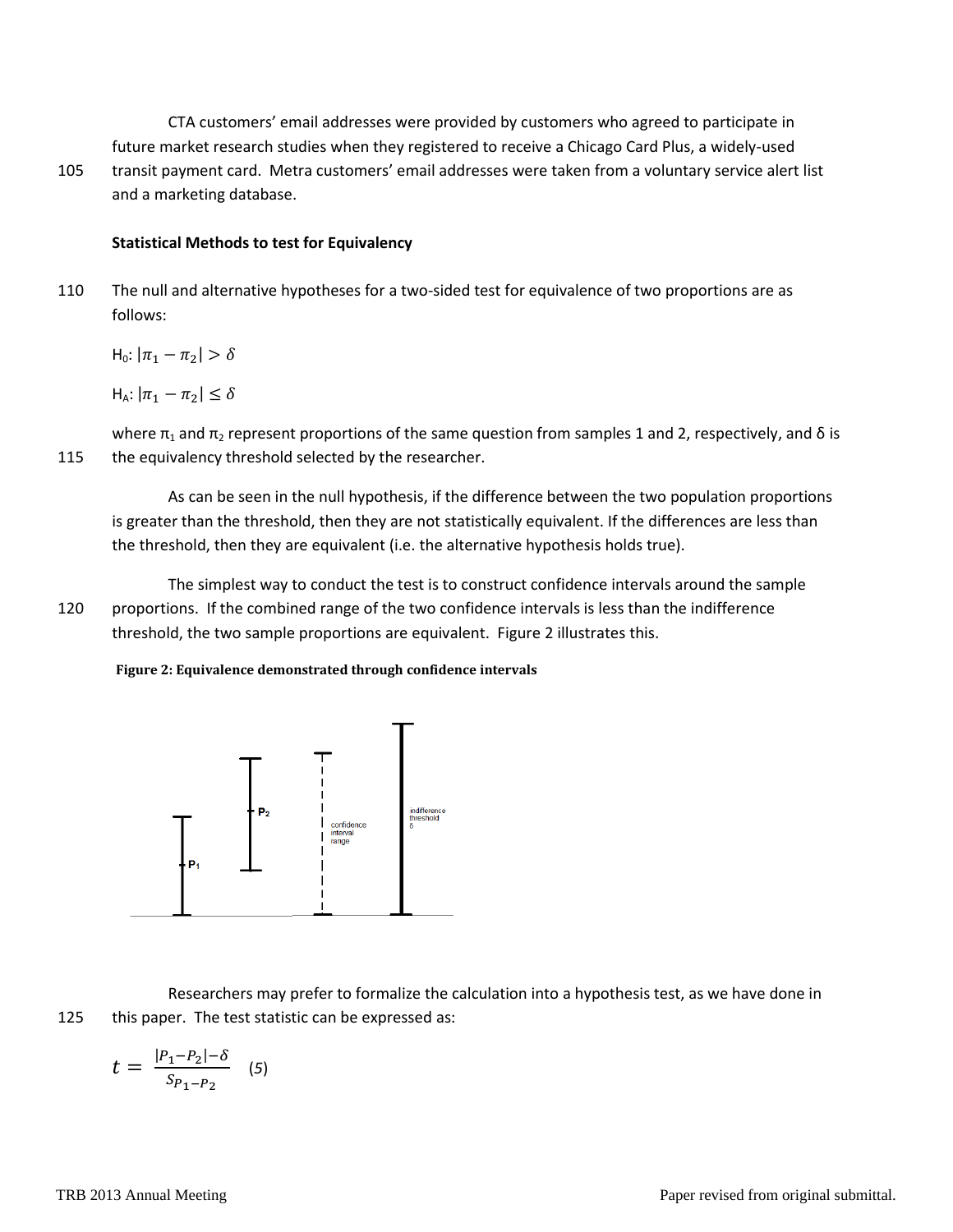where  $S_{P_1-P_2}$  is the pooled standard error of the two proportions:

$$
S_{P_1-P_2} = \sqrt{\frac{P_1(1-P_1)}{n_1} + \frac{P_2(1-P_2)}{n_2}}
$$

where  $n_1$  and  $n_2$  are the sample sizes of samples 1 and 2, respectively.

130 The two-tailed test for equivalency of two proportions is constructed as two simultaneous onesided tests. Since the null hypothesis depends on an absolute value, we can divide it into two separate hypotheses, namely:

$$
\pi_1 - \pi_2 > \delta
$$

or

$$
\pi_1 - \pi_2 < -\delta
$$

We start with "half" of the null hypothesis, and for the purposes of the test, we assume that 135  $\pi_1 - \pi_2 = \delta$ . We then construct a distribution of sample means centered on δ. If the difference P<sub>1</sub>-P<sub>2</sub> falls in the left-sided tail of this distribution, we can say that it is unlikely that the true difference  $\pi_1 - \pi_2$  is  $\delta$  or greater. This is illustrated in Figure 3.

#### **Figure 3: Right side of equivalency test**



140 Likewise, if the difference between the sample proportions falls in the right tail of the distribution of sample means centered on –δ, we can say it is unlikely that the true difference  $\pi_1 - \pi_2$  is –δ or less. This is illustrated in Figure 4.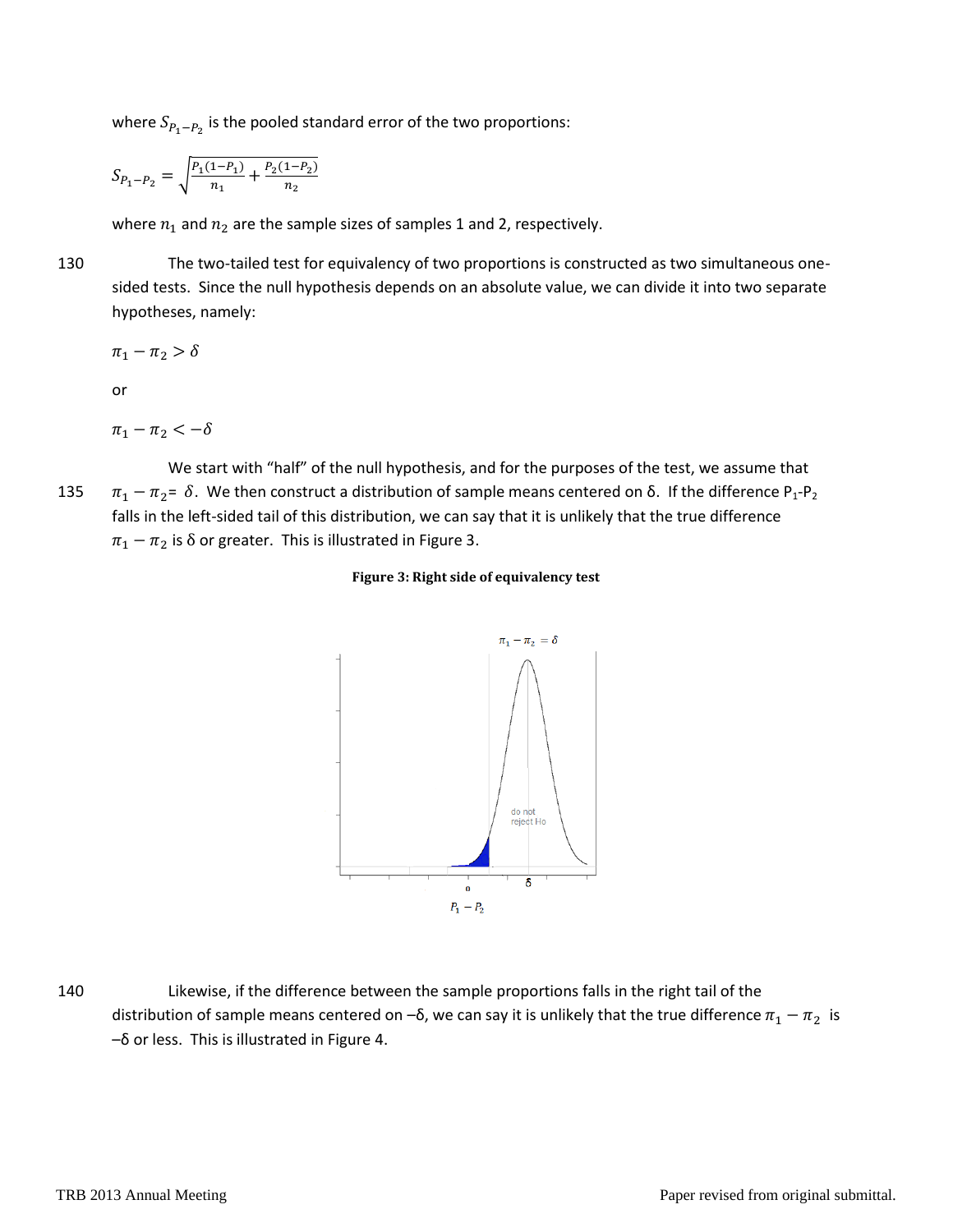

If both of these conditions are satisfied, we conclude that the true difference is likely within our threshold of indifference (i.e. the sample proportions are statistically equivalent). The complete test is illustrated in Figure 5.



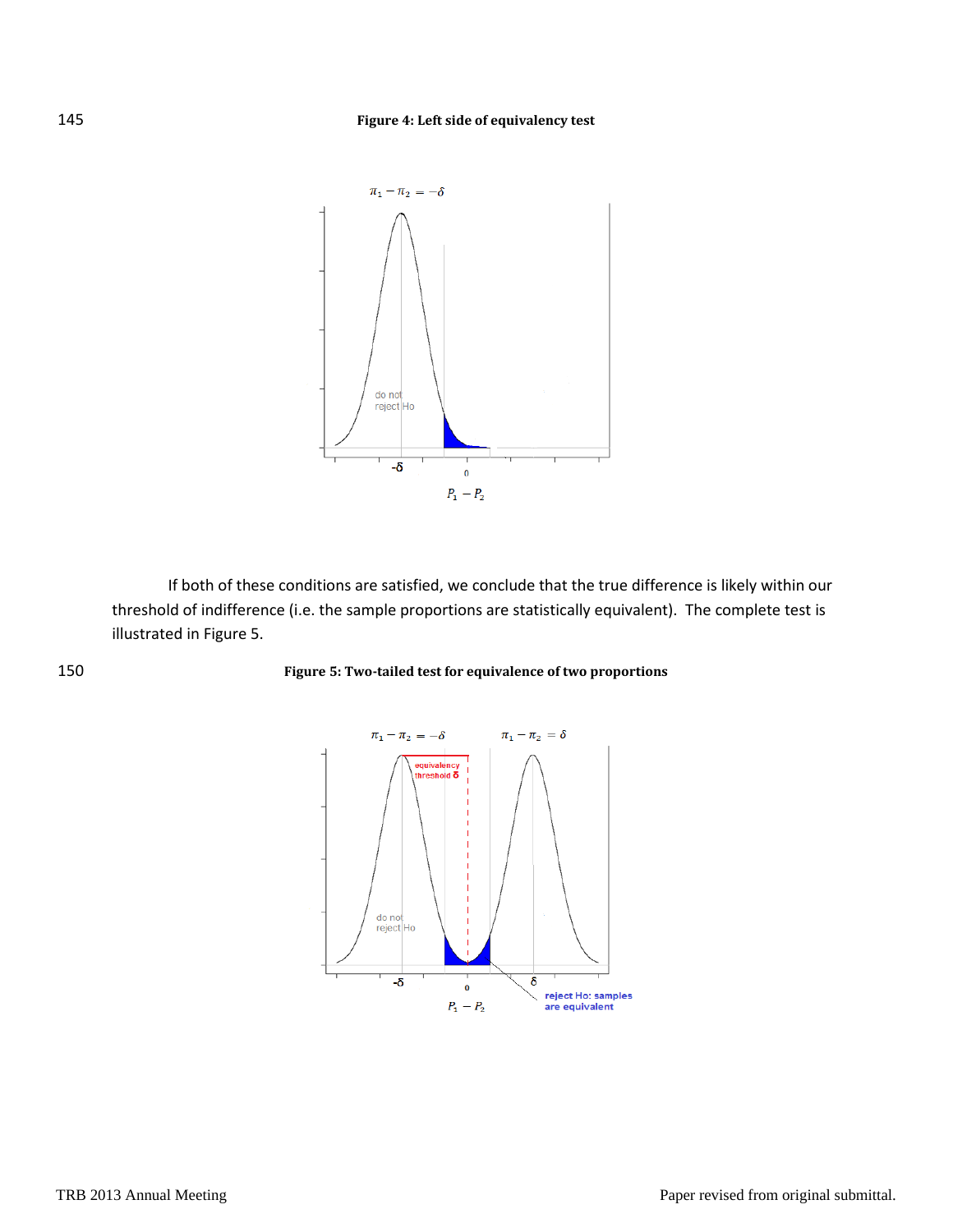In the event that the absolute difference between the two sample proportions is greater than the indifference threshold δ, the samples are considered to be nonequivalent and no test is performed, as it is impractical and unnecessary. For example, if  $P_1 = .60$  and  $P_2 = .65$  and the threshold is .04, the 155 difference of .5 falls further from the mean than  $\delta$ , which will always be in the "do not reject H<sub>0</sub>" zone. However, if the threshold were .07, the test may or may not reject  $H_0$ , depending upon sample sizes and the corresponding standard errors.

For this study, we have selected an indifference threshold  $δ$  of .05. While selecting a threshold is necessarily arbitrary, this is based on the belief that a maximum difference of 5 percentage points is 160 tolerable to most transit agencies when conducting customer satisfaction surveys. This threshold could, of course, be changed to suit a variety of needs. However, finding evidence for equivalence with smaller thresholds requires larger sample sizes. In the next section, we discuss the considerably large sample size required for a statistically powerful test.

#### **Example Minimum Sample Size Calculation**

- 165 As an example, let's consider a scenario, loosely based on our data, in which the online and onboard populations have proportions of 80% and 82.5% satisfied customers, respectively. We are seeking the commonly accepted statistical power of 80% (i.e. an 80% chance of accepting the alternative hypothesis of equivalency when the parameters are, in fact, equivalent). The indifference threshold is 5% (again, five percentage points, not a relative difference of 5%).
- 170 The equation for minimum sample size for a given level of power can be written as:

$$
\frac{(Z_{\alpha}+Z_{\underline{\beta}})^2[P_1(1-P_1)+P_2(1-P_2)]}{[(P_1-P_2)-\delta]^2}
$$
 (5)

where:

the power of the test is  $1 - \beta$ 

 $Z_{\alpha}$  is the z-score associated with a significance level  $\alpha$ 

and  $Z_{\frac{\beta}{2}}$  is the z-score associate with a significance level  $\frac{\beta}{2}$ 175

> In our hypothetical, the recommended sample size at a significance level  $\alpha$  of .05 comes out to 6,347 per sample group. In market research, this may be easily achieved for a very broadly segmented sample. However, dividing the sample into several categories (e.g. many levels of income) might require impractically large samples. Collecting enough data to demonstrate equivalence could prove as costly

180 as doing the onboard study twice, thereby reducing the benefit of undertaking the study. Researchers should carefully consider to what extent they need to prove equivalence, and what the monetary costs may be before undertaking an equivalence study.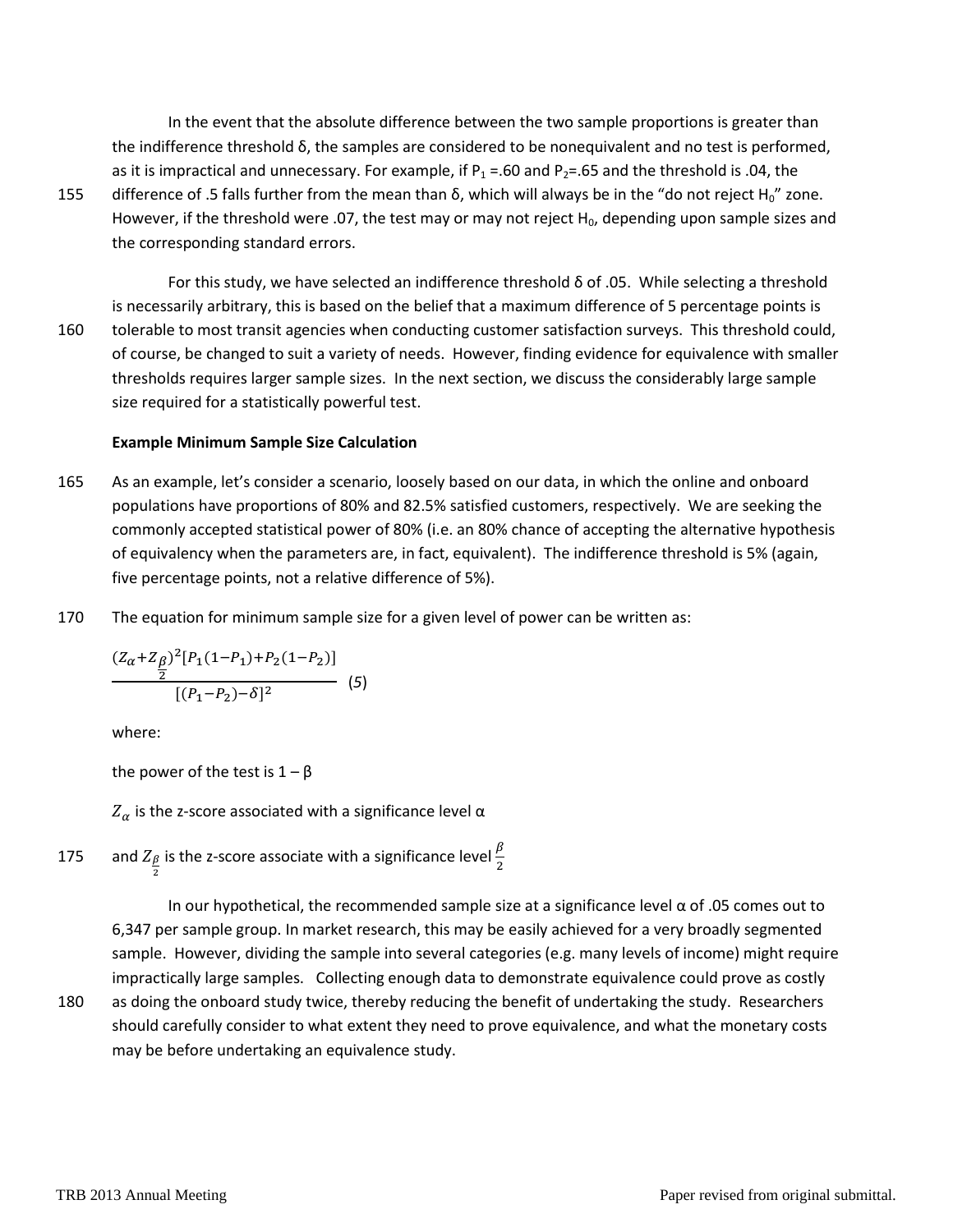This study is conclusive, despite often falling short of this sample size. This is easily explained; the differences between sample proportions in the results discussed below are either much smaller or 185 much larger than the parameters in our hypothetical.

For the CTA dataset, we have segmented the sample by household income, primary mode of travel (bus v. rail), and a five-level variable for why the customer chooses to use CTA services. Tests for equivalence across the two survey methods (onboard v. email) were conducted for each segment. 190 Reported in the tables below are the sample sizes and sample proportions of satisfied customers for each segment and survey method. Below that, the difference between the two sample proportions (onboard v. email) for each segment is reported, along with the standard error of that difference.

Finally, the student's t test statistic and corresponding probability value are reported.

195 **RED** denotes equivalence at α=.05

**YELLOW** denotes equivalence at α=.10

| Table 2: CTA overall satisfaction by household income |  |  |  |
|-------------------------------------------------------|--|--|--|
|-------------------------------------------------------|--|--|--|

|                |            | <\$25k | \$25k-<br>\$60k | \$60k-<br>\$99k | >\$100k |
|----------------|------------|--------|-----------------|-----------------|---------|
| <b>ONBOARD</b> | N          | 1209   | 1158            | 735             | 598     |
|                | P(sat)     | 0.797  | 0.825           | 0.865           | 0.858   |
| <b>EMAIL</b>   | N          | 589    | 1955            | 2156            | 2588    |
|                | P(sat)     | 0.803  | 0.820           | 0.840           | 0.847   |
|                |            |        |                 |                 |         |
|                | difference | 0.007  | 0.005           | 0.025           | 0.011   |
|                | SE of diff | 0.020  | 0.014           | 0.015           | 0.016   |
|                |            |        |                 |                 |         |
|                | t stat     | 2.167  | 3.197           | 1.692           | 2.430   |
|                | p=         | 0.038  | 0.002           | 0.095           | 0.021   |

| 200 | Table 3: CTA overall satisfaction by primary mode |  |
|-----|---------------------------------------------------|--|
|-----|---------------------------------------------------|--|

|                |            | <b>CTA</b><br>bus | <b>CTA</b><br>rail |
|----------------|------------|-------------------|--------------------|
| <b>ONBOARD</b> | N          | 2386              | 1675               |
|                | P(sat)     | 0.819             | 0.846              |
| <b>EMAIL</b>   | N          | 2052              | 2727               |
|                | P(sat)     | 0.818             | 0.829              |
|                |            |                   |                    |
|                | difference | 0.001             | 0.017              |
|                | SE of diff | 0.012             | 0.011              |
|                |            |                   |                    |
|                | t stat     | 4.237             | 2.910              |
|                | D=         | 0.000             | 0.006              |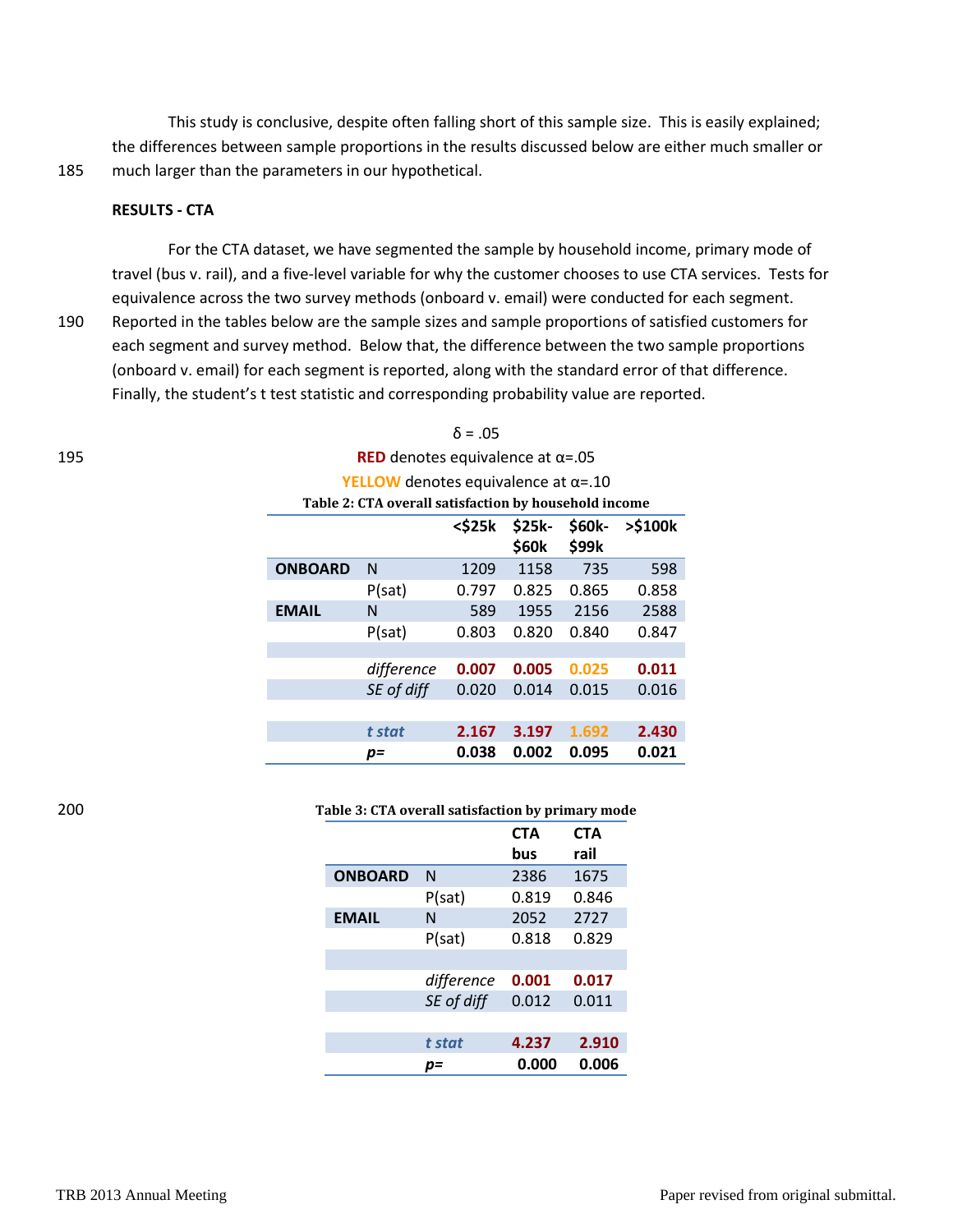|                |            | I can't<br>drive/don't<br>have a car<br>available | I don't have a<br>car because I<br>prefer to take<br>the bus or<br>train for all of<br>my trips | Table +. CTA over an sausiaction by Feason for Tiumg CTA.<br>I have a car<br>available but<br>prefer to take<br>the bus or train<br>for some<br>purposes | I prefer to take the<br>bus or rail for most<br>purposes, but have<br>or use a car for<br>special trips or<br>emergencies |
|----------------|------------|---------------------------------------------------|-------------------------------------------------------------------------------------------------|----------------------------------------------------------------------------------------------------------------------------------------------------------|---------------------------------------------------------------------------------------------------------------------------|
| <b>ONBOARD</b> | N          | 1798                                              | 637                                                                                             | 948                                                                                                                                                      | 743                                                                                                                       |
|                | P(sat)     | 0.780                                             | 0.887                                                                                           | 0.859                                                                                                                                                    | 0.857                                                                                                                     |
| <b>EMAIL</b>   | N.         | 1176                                              | 1165                                                                                            | 3053                                                                                                                                                     | 1881                                                                                                                      |
|                | P(sat)     | 0.764                                             | 0.868                                                                                           | 0.841                                                                                                                                                    | 0.857                                                                                                                     |
|                |            |                                                   |                                                                                                 |                                                                                                                                                          |                                                                                                                           |
|                | difference | 0.015                                             | 0.019                                                                                           | 0.017                                                                                                                                                    | 0.000                                                                                                                     |
|                | SE of diff | 0.016                                             | 0.016                                                                                           | 0.013                                                                                                                                                    | 0.015                                                                                                                     |
|                |            |                                                   |                                                                                                 |                                                                                                                                                          |                                                                                                                           |
|                | t stat     | 2.201                                             | 1.928                                                                                           | 2.504                                                                                                                                                    | 3.276                                                                                                                     |
|                | $p =$      | 0.035                                             | 0.062                                                                                           | 0.017                                                                                                                                                    | 0.002                                                                                                                     |

**Table 4: CTA overall satisfaction by reason for riding CTA**

205 Most proportions are equivalent at  $\alpha$ =.05, and those that are not are close. Figure 6 below shows the confidence intervals surrounding the difference between the two proportions for the four household income segments. The shaded area represents the indifference threshold. As part of the confidence interval for the \$60k-100k range lies within the equivalence range and part lies outside of it, this result is considered ambiguous. A more powerful test (i.e. larger sample size) would be required to 210 demonstrate equivalence or nonequivalence. However, given that most of the confidence interval lies within the equivalence threshold, we can say it is likely that the two sample segments are equivalent.





215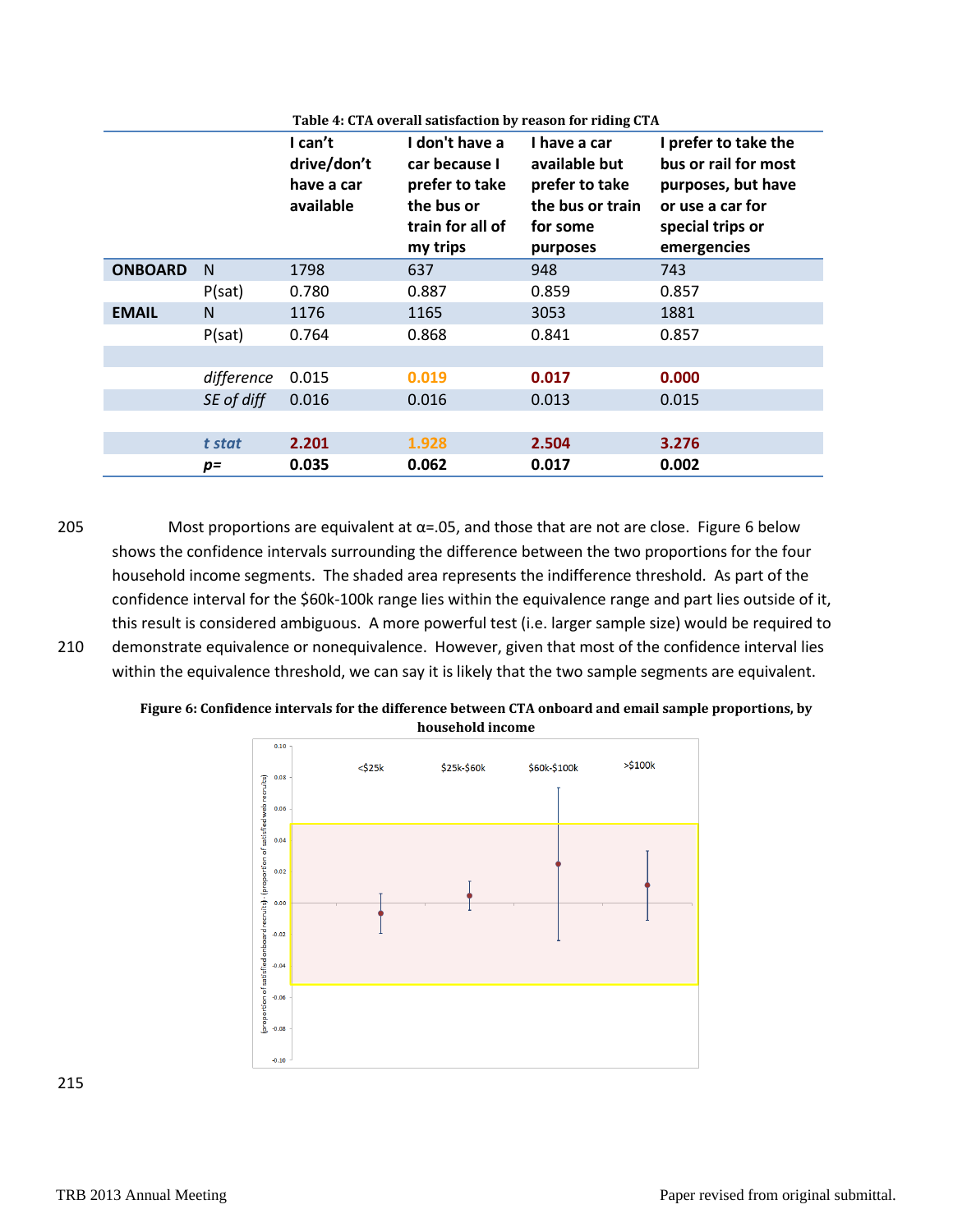With this evidence, we can conclude that these two methods are probably equivalent within our specified tolerance.

### **RESULTS – Metra**

The surveys for CTA and Metra were not identical, so it was not possible to segment the samples by the 220 exact same variables. For the Metra data, we have instead segmented the sample by household income, number of monthly trips, and automobile availability. As above, the sample sizes, proportions of satisfied customers, differences between those proportions for the two methods, standard errors of those differences, test statistics, and p-values are presented in the figures below

| 225 |                | Table 5: Metra overall satisfaction by household income |              |                 |                 |         |
|-----|----------------|---------------------------------------------------------|--------------|-----------------|-----------------|---------|
|     |                |                                                         | $<$ \$25 $k$ | \$25k-<br>\$60k | \$60k-<br>\$99k | >\$100k |
|     | <b>ONBOARD</b> | N                                                       | 360          | 1333            | 2286            | 4229    |
|     |                | P(sat)                                                  | 0.900        | 0.894           | 0.887           | 0.899   |
|     | <b>EMAIL</b>   | N                                                       | 215          | 703             | 1357            | 2011    |
|     |                | P(sat)                                                  | 0.805        | 0.829           | 0.836           | 0.832   |
|     |                |                                                         |              |                 |                 |         |
|     |                | difference                                              | 0.095        | 0.065           | 0.051           | 0.066   |
|     |                | SE of diff                                              | 0.031        | 0.017           | 0.012           | 0.010   |
|     |                |                                                         |              |                 |                 |         |
|     |                | t stat                                                  | N/E          | N/E             | N/E             | N/E     |
|     |                | $p =$                                                   |              |                 |                 |         |

|                | Table 6: Metra overall satisfaction by number of monthly trips |                 |          |          |          |          |
|----------------|----------------------------------------------------------------|-----------------|----------|----------|----------|----------|
|                |                                                                | Less<br>than 10 | $10-19$  | 20-29    | 30-39    | $40+$    |
| <b>ONBOARD</b> | N                                                              | 756             | 657      | 1678     | 1056     | 4647     |
|                | P(sat)                                                         | 0.923           | 0.915    | 0.889    | 0.907    | 0.873897 |
| <b>EMAIL</b>   | N                                                              | 525             | 279      | 643      | 412      | 2035     |
|                | P(sat)                                                         | 0.946667        | 0.845878 | 0.790047 | 0.832524 | 0.790172 |
|                |                                                                |                 |          |          |          |          |
|                | difference                                                     | $-0.023$        | 0.069    | 0.099    | 0.075    | 0.084    |
|                | SE of diff                                                     | 0.013779        | 0.024206 | 0.017796 | 0.020449 | 0.010256 |
|                |                                                                |                 |          |          |          |          |
|                | t stat                                                         | 1.931453        | N/E      | N/E      | N/E      | N/E      |
|                | $p=$                                                           | 0.061779        |          |          |          |          |

230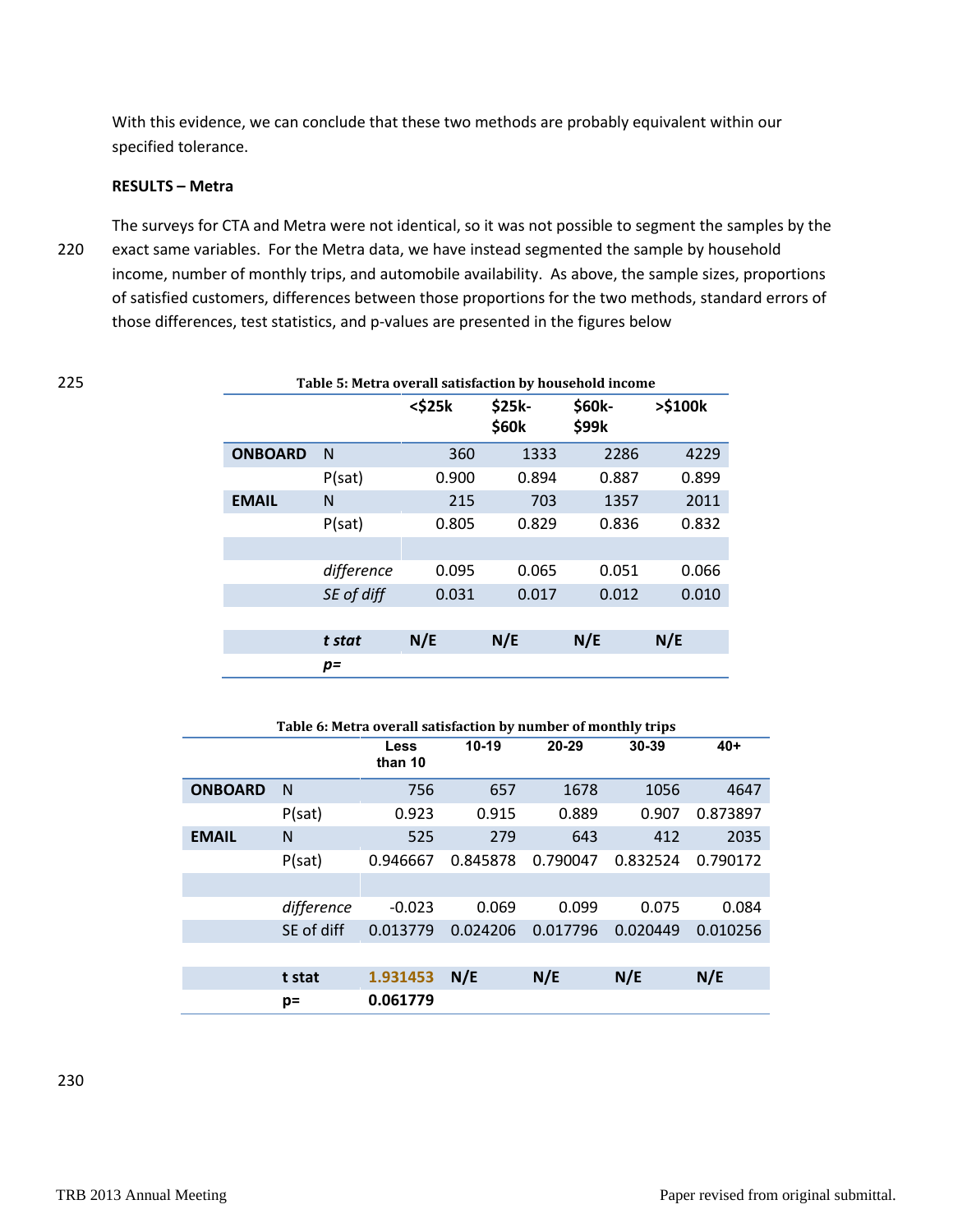|                |            | Yes   | No    |
|----------------|------------|-------|-------|
| <b>ONBOARD</b> | N          | 7874  | 1366  |
|                | P(sat)     | 0.888 | 0.903 |
| <b>EMAIL</b>   | N          | 3814  | 472   |
|                | P(sat)     | 0.830 | 0.843 |
|                |            |       |       |
|                | difference | 0.058 | 0.060 |
|                | SE of diff | 0.007 | 0.019 |
|                |            |       |       |
|                | t stat     | N/E   | N/E   |
|                | p=         |       |       |

**Table 7: Metra overall satisfaction by automobile availability**

Unlike with the CTA data, the Metra onboard and email samples do not appear to be taken from 235 equivalent populations. None of the segments yielded equivalent proportions of satisfied customers at  $\alpha$ =.05. Comparing Figure 6 to Figure 7 nicely illustrates the difference between the CTA and Metra results. In the Metra case, as the entire confidence interval for each segment falls outside the indifference threshold, we can say with confidence that the samples are nonequivalent.

### 240 **Figure 7: Confidence intervals for the difference between Metra onboard and email sample proportions, by household income**



### **Discussion/Conclusion**

It has been clearly demonstrated that the first of these two datasets generally satisfies tests for 245 equivalence between onboard on online samples. This is a finding of some significance, as it demonstrates that CTA can substitute efficient and inexpensive surveys for onboard surveys by simply emailing their Chicago Card Plus list. This may save considerable resources. We recognize that politically this will not be easy to do, and more data needs to be collected to continue to check and make sure the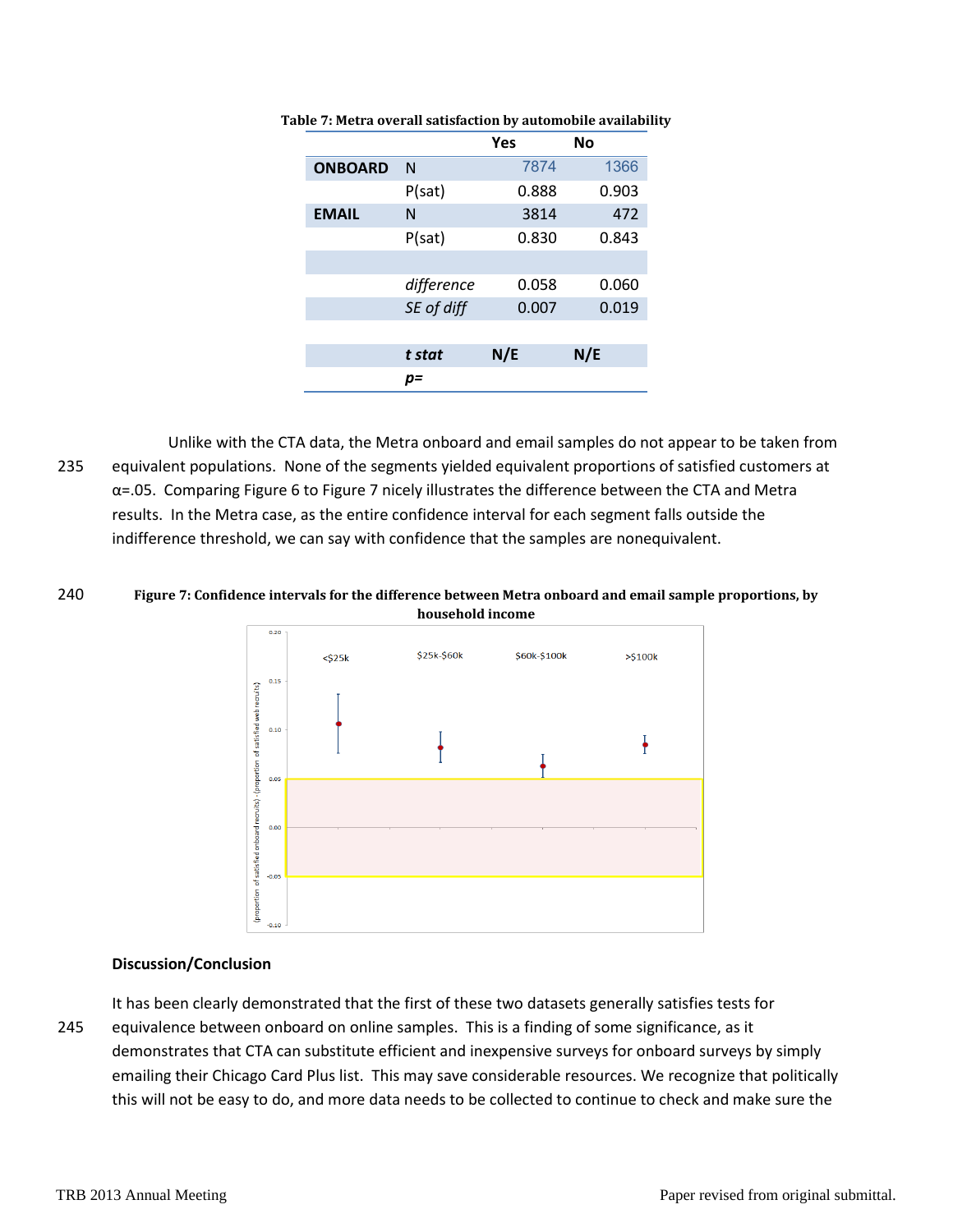equivalency holds true, but it is an important fact for CTA that their Chicago Card Plus dataset appears 250 to be as representative as sampling onboard transit vehicles, assuming an indifference threshold of 5%.

The second of the two datasets showed equally clear nonequivalence, which leads us to conclude that the way an online customer list is compiled can significantly affect whether or not it is representative of the riding population as a whole. Finding cost-effective, ethical, and representative methods of online recruitment is a critical area of future research. However, our findings support the 255 idea that, at least in some cases, online surveys can substitute for onboard ones.

This paper is intended to be a first step in applying the principles of statistical equivalence in the field of transportation market research. Methods of equivalence testing that are being applied in other fields must be further studied and considered for this new application. Based on this paper, however,

we are confident that equivalence testing can have an important place in transportation market 260 research as a way to understand how to most cost effectively sample transportation customers, especially as more and more customers obtain internet access. Confidently substituting economical, online survey methods for traditional methods may ultimately prove to be both practical and necessary, as the need for customer data increases in spite of stagnant or decreasing budgets.

### **REFERENCES**

- 265 1. Pew Research Center. *Pew Internet and American Life Project Surveys: Device Ownership Chart.*  http://pewinternet.org/Static-Pages/Trend-Data-(Adults)/Device-Ownership.aspx. Accessed August 15, 2012.
- *2.* Smith, C. and Spitz, G. "Internet Access: Is Everyone Online Yet and can we Survey them There?" In *Transportation Research Record: Journal of the Transportation Research Board*, No. 2176, Transportation 270 Research Board of the National Academies, Washington, D.C., 2010, pp. 35-41.
	- 3. Streiner, D.L. "Unicorns Do Exist: A Tutorial on 'Proving' the Null Hypothesis." Canadian Journal of Psychiatry Vol 48, No 11, 2003, pp. 756–761
	- 4. Cohen, J. "The Earth is Round (p<.05)"*, American Psychologist*, Vol.49. No. 12, 1994, pp. 997-1003
- 5. Wellek, Stefan. "Testing Statistical Hypotheses of Equivalence and Noniferiority." CRC Press, Boca Raton, 275 FL, 2010
	- 6. Cohen, J. "Things I Have Learned (So Far)." American Psychologist, Vol. 45, No. 12, 1990, pp. 1304-1312
	- 7. Limentani, G. B.; Ringo, M. C.; Feng, Y.; Bergquist, M. L.; MCSorley, E. O. "Beyond the t-test: Statistical Equivalence Testing." Analytical Chemistry, Vol. 77, 2012, pp. 221A−226A
- 280 8. Tryon, W.W. "Evaluating Statistical Difference, Equivalence, and Indeterminacy Using Inferential Confidence Intervals: An Integrated Alternative Method of Conducting Null Hypothesis Statistical Tests." Psychological Methods Vol.6, No. 4, 2001, pp. 371-386

285